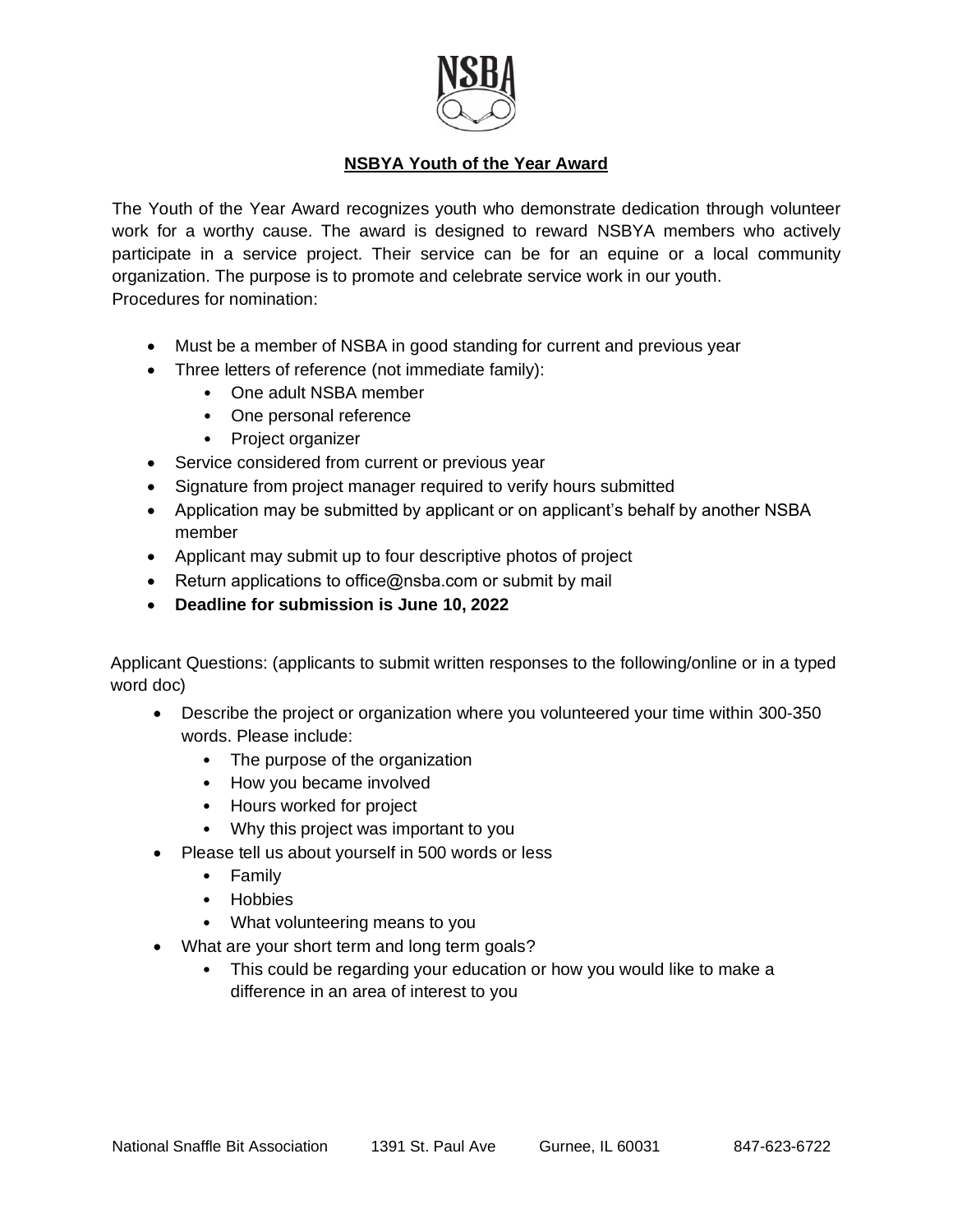

# **NSBYA Youth of the Year**

Award Application

The winner of the NSBYA Youth of the Year Award will receive recognition at the NSBA Awards Banquet, a spotlight in *The Way To Go magazine,* and a cash prize awarded in their name to a charity of their choice, as well as the Susan Scott Memorial Scholarship. All requested information must be completed for the application to be considered.

#### **Applicant's Personal Information:**

|                                                                                                                  |  | Date of Birth: __________________ |
|------------------------------------------------------------------------------------------------------------------|--|-----------------------------------|
| National Snaffle Bit Association Member Number: ________________________________                                 |  |                                   |
|                                                                                                                  |  |                                   |
|                                                                                                                  |  |                                   |
|                                                                                                                  |  |                                   |
|                                                                                                                  |  |                                   |
| Please list your references below:                                                                               |  |                                   |
|                                                                                                                  |  |                                   |
|                                                                                                                  |  |                                   |
|                                                                                                                  |  |                                   |
| It is the responsibility of the applicant to ensure the letters of reference are received by the<br>NSBA office. |  |                                   |
|                                                                                                                  |  |                                   |

I have personally prepared this application and believe it to be correct:

Signature of Applicant Date **Date**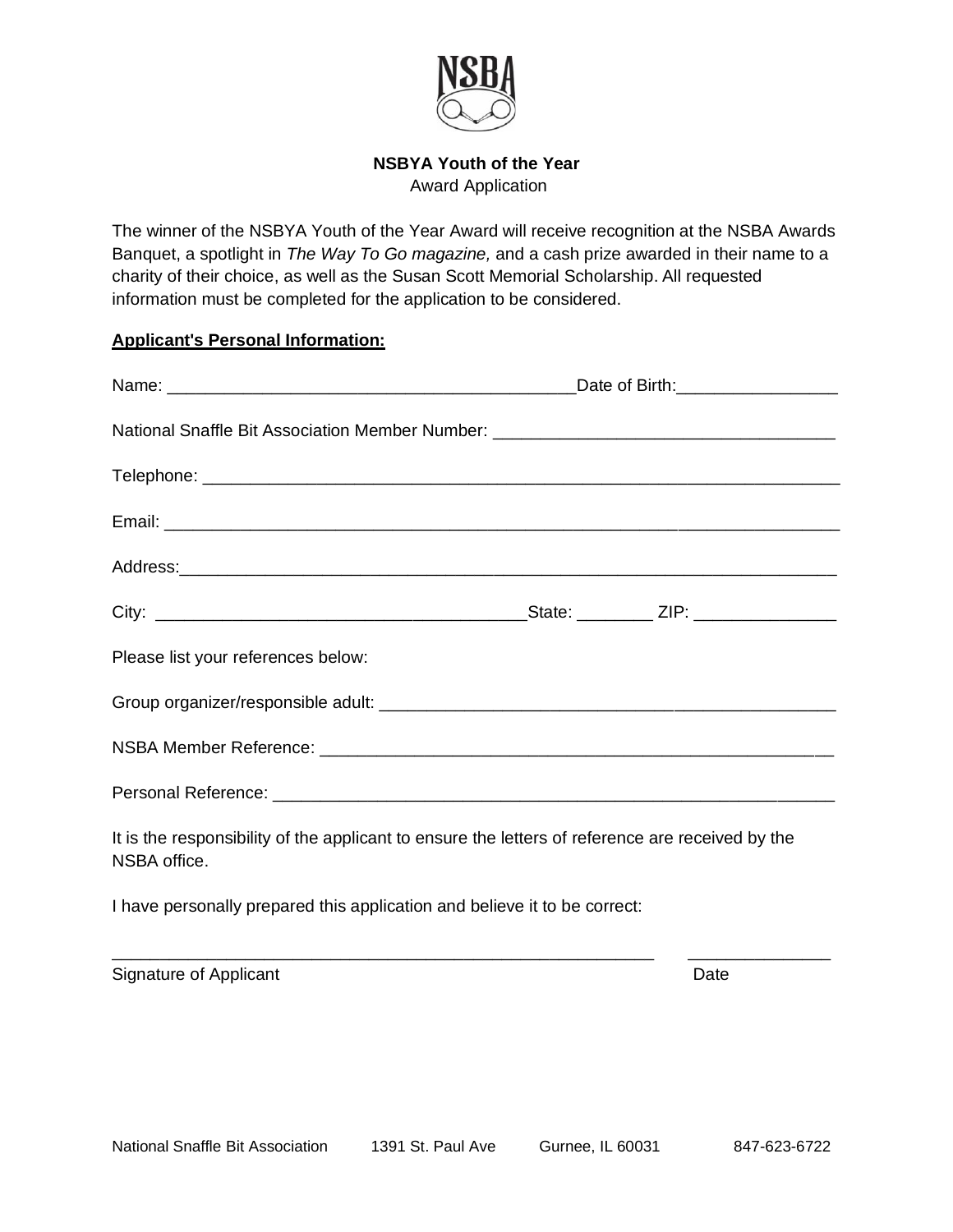

**NSBA Youth of the Year Award** Reference Letter – NSBA Member

Applicant Name: \_\_\_\_\_\_\_\_\_\_\_\_\_\_\_\_\_\_\_\_\_\_\_\_\_\_\_\_\_\_\_\_\_\_\_\_\_\_\_\_\_\_\_\_\_\_

Service Project: \_\_\_\_\_\_\_\_\_\_\_\_\_\_\_\_\_\_\_\_\_\_\_\_\_\_\_\_\_\_\_\_\_\_\_\_\_\_\_\_\_\_\_\_\_\_\_

The above-named person has requested that you complete a letter of reference in the application for the Youth of the Year Award. This award seeks to recognize a youth who demonstrates dedication through volunteer work for a worthy cause. The award is designed to promote youth who actively participate in community service projects. The purpose is to promote and celebrate service work in our youth. Please keep this in mind when filling out this letter of reference.

The form is confidential; all answers and comments should be typed or printed. Thank you for your time and honest opinions, they are greatly appreciated by National Snaffle Bit Association.

|  | NSBA ID# $\begin{array}{ccc}\n&\underline{\hspace{1.5cm}}\n\\ \underline{\hspace{1.5cm}}\n\\ \underline{\hspace{1.5cm}}\n\\ \underline{\hspace{1.5cm}}\n\\ \underline{\hspace{1.5cm}}\n\\ \underline{\hspace{1.5cm}}\n\\ \underline{\hspace{1.5cm}}\n\\ \underline{\hspace{1.5cm}}\n\\ \underline{\hspace{1.5cm}}\n\\ \underline{\hspace{1.5cm}}\n\\ \underline{\hspace{1.5cm}}\n\\ \underline{\hspace{1.5cm}}\n\\ \underline{\hspace{1.5cm}}\n\\ \underline{\hspace{1.5cm}}\n\\ \underline{\hspace{$ |
|--|-------------------------------------------------------------------------------------------------------------------------------------------------------------------------------------------------------------------------------------------------------------------------------------------------------------------------------------------------------------------------------------------------------------------------------------------------------------------------------------------------------|
|  |                                                                                                                                                                                                                                                                                                                                                                                                                                                                                                       |
|  |                                                                                                                                                                                                                                                                                                                                                                                                                                                                                                       |
|  |                                                                                                                                                                                                                                                                                                                                                                                                                                                                                                       |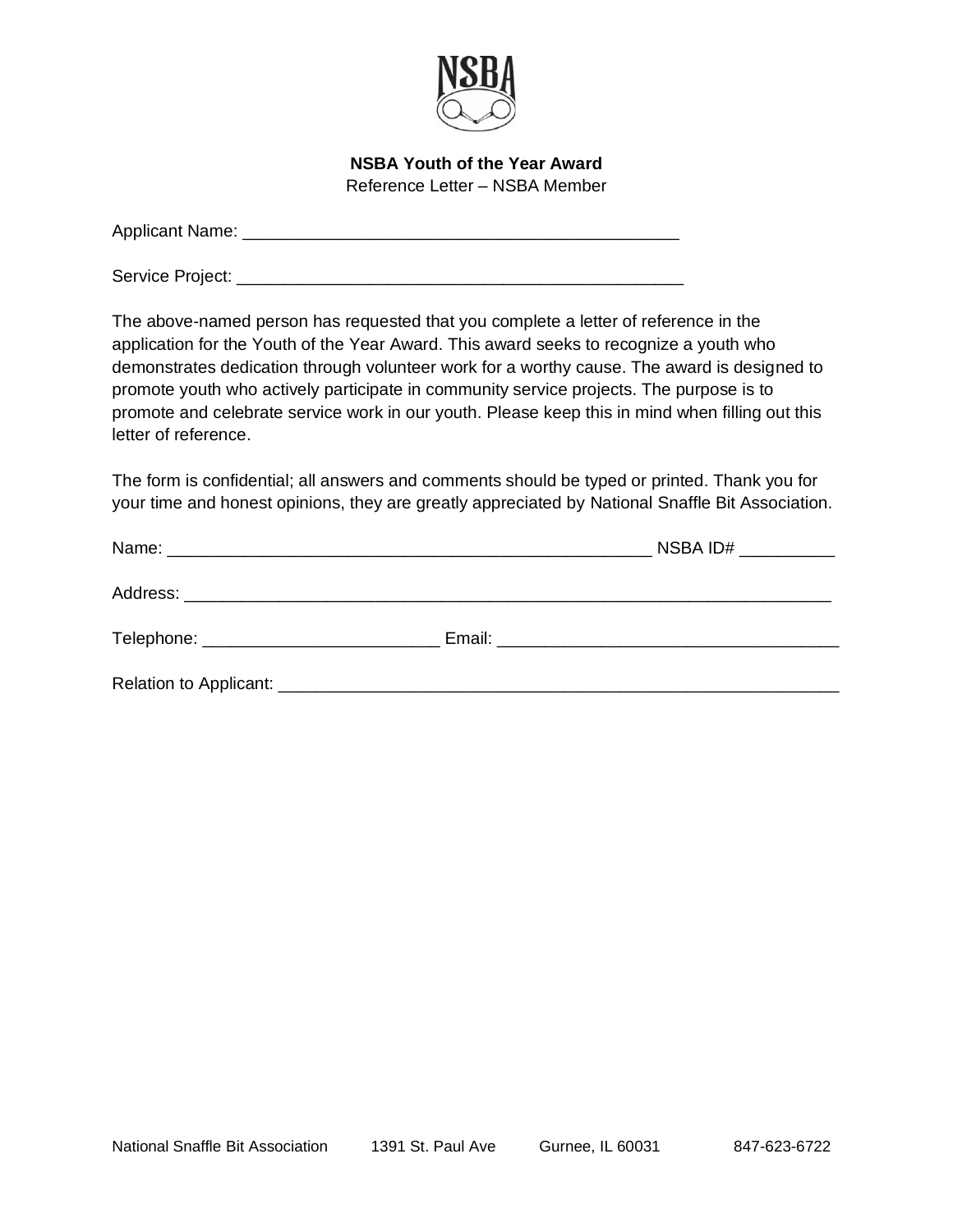

# **Please answer the following questions and use addition pages as necessary:**

How long have you known the applicant?

Describe your experience of this person's work for the named service project:

What are the characteristics that the applicant employs that would make him/her deserving of this award?

Additional Comments:

Signature of NSBA Member **Date** Date

# *NSBA Youth thanks you for your time.*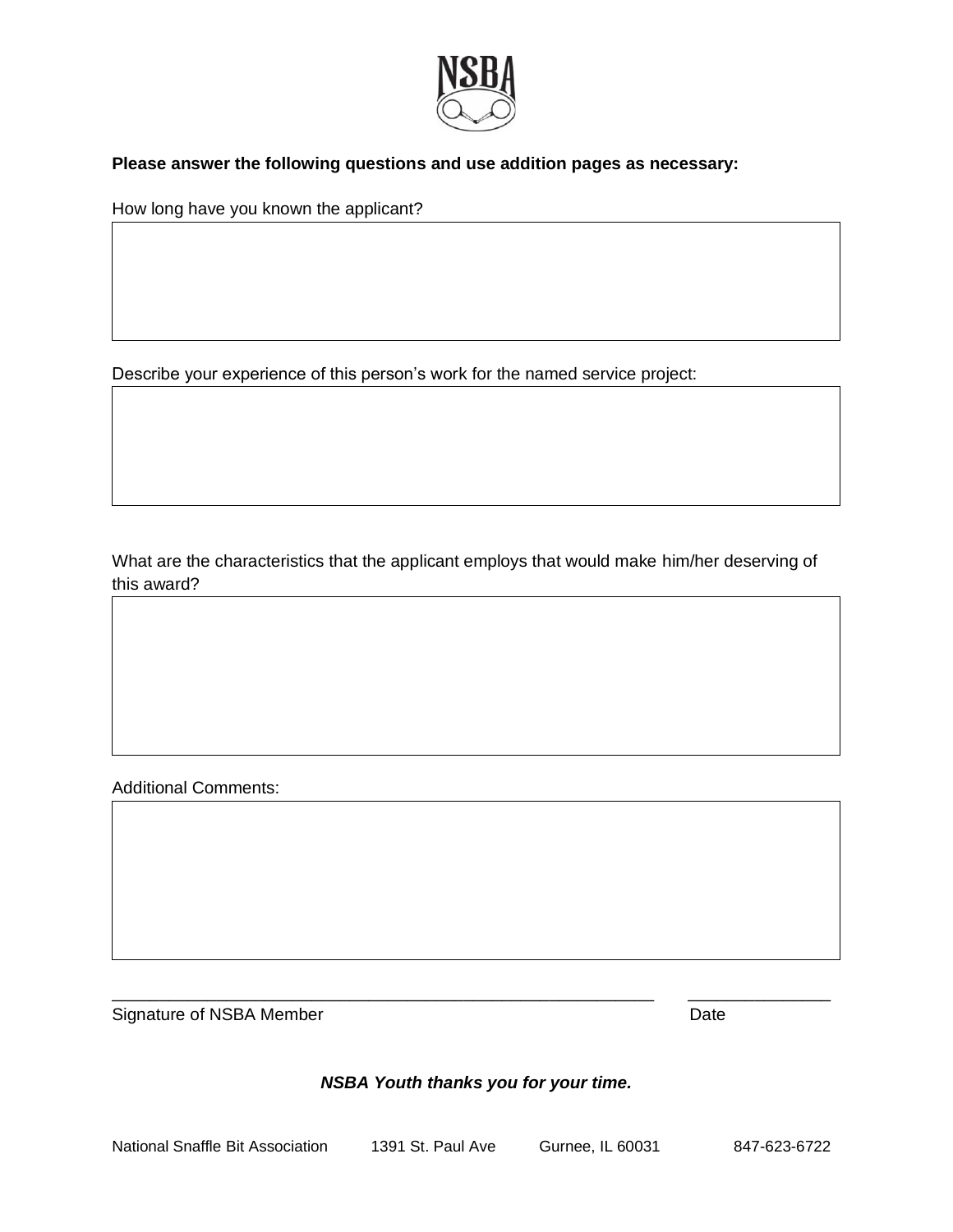

#### **NSBA Youth of the Year Award** Reference Letter – Personal Reference

| <b>Applicant Name:</b> |  |  |  |
|------------------------|--|--|--|
|                        |  |  |  |

Service Project: \_\_\_\_\_\_\_\_\_\_\_\_\_\_\_\_\_\_\_\_\_\_\_\_\_\_\_\_\_\_\_\_\_\_\_\_\_\_\_\_\_\_\_\_\_\_\_

The above-named person has requested that you complete a letter of reference in the application for the Youth of the Year Award. This award seeks to recognize a youth who demonstrates dedication through volunteer work for a worthy cause. The award is designed to promote youth who actively participate in community service projects. The purpose is to promote and celebrate service work in our youth. Please keep this in mind when filling out this letter of reference.

The form is confidential; all answers and comments should be typed or printed. Thank you for your time and honest opinions, they are greatly appreciated by National Snaffle Bit Association.

|  | NSBA ID# $\_\_\_\_\_\_\_\_\_\_\_\_\_\_\_$ |
|--|-------------------------------------------|
|  |                                           |
|  |                                           |
|  |                                           |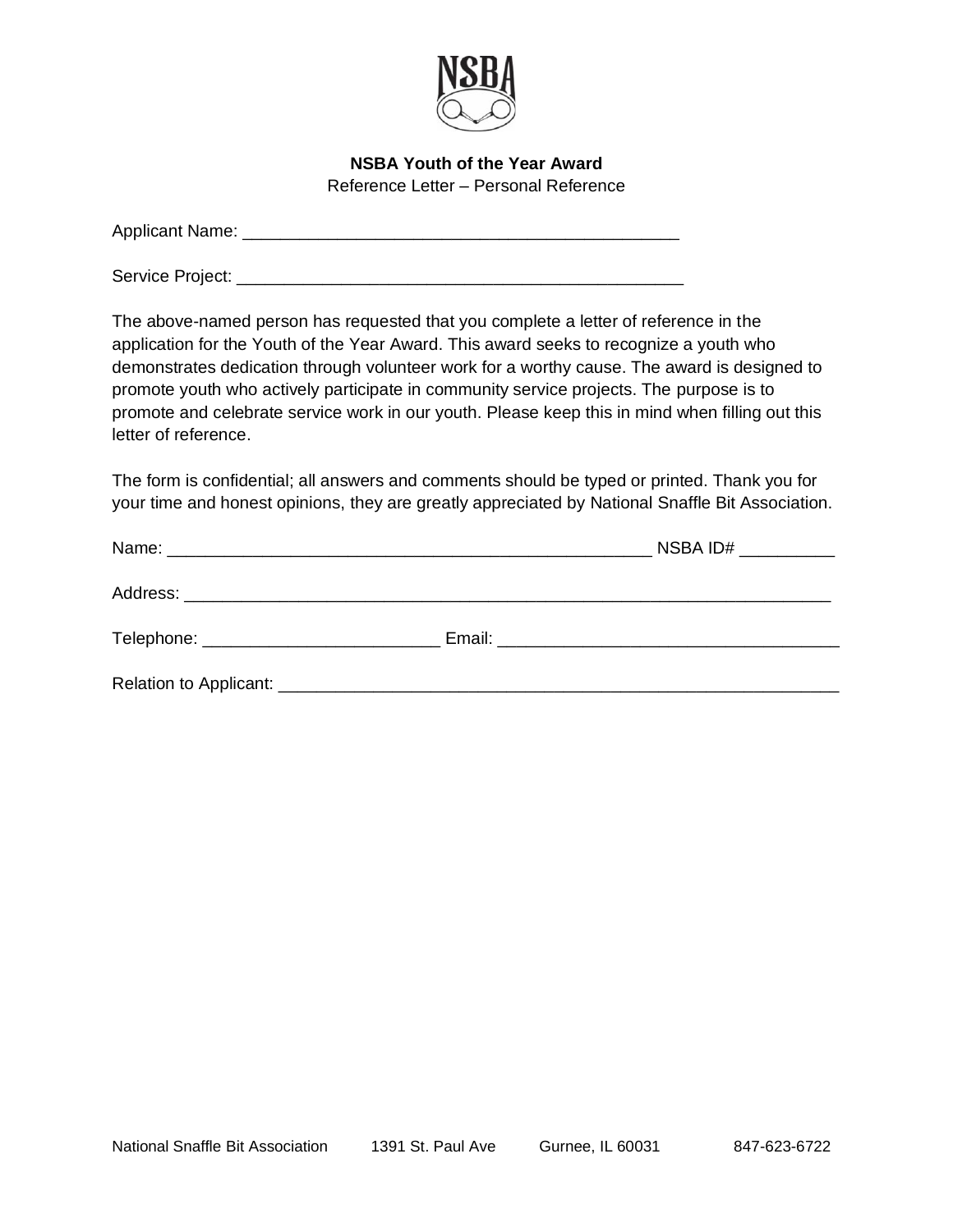

# **Please answer the following questions and use addition pages as necessary:**

How long have you known the applicant?

Describe your experience of this person's work for the named service project:

What are the characteristics that the applicant employs that would make him/her deserving of this award?

Additional Comments:

Signature of Personal Reference **Date** Date

### *NSBA Youth thanks you for your time.*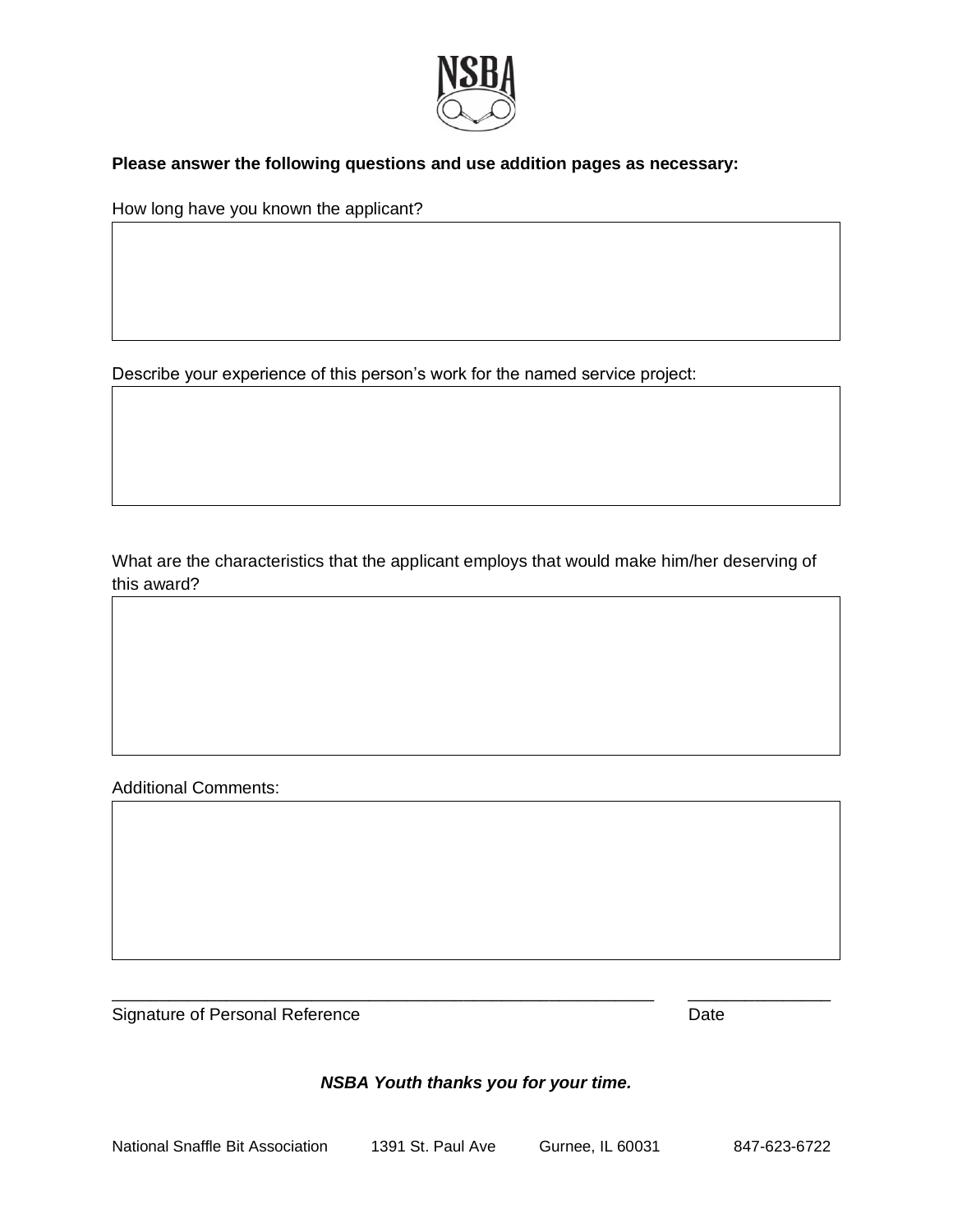

**NSBA Youth of the Year Award** Reference Letter – Group Organizer

| <b>Applicant Name:</b> |  |  |  |
|------------------------|--|--|--|
|                        |  |  |  |

Service Project: \_\_\_\_\_\_\_\_\_\_\_\_\_\_\_\_\_\_\_\_\_\_\_\_\_\_\_\_\_\_\_\_\_\_\_\_\_\_\_\_\_\_\_\_\_\_\_

The above-named person has requested that you complete a letter of reference in the application for the Youth of the Year Award. This award seeks to recognize a youth who demonstrates dedication through volunteer work for a worthy cause. The award is designed to promote youth who actively participate in community service projects. The purpose is to promote and celebrate service work in our youth. Please keep this in mind when filling out this letter of reference.

The form is confidential; all answers and comments should be typed or printed. Thank you for your time and honest opinions, they are greatly appreciated by National Snaffle Bit Association.

|                                       | NSBA ID# $\_\_\_\_\_\_\_\_\_\_\_\_\_\_\_\_$ |
|---------------------------------------|---------------------------------------------|
|                                       |                                             |
| Telephone: __________________________ |                                             |
|                                       |                                             |